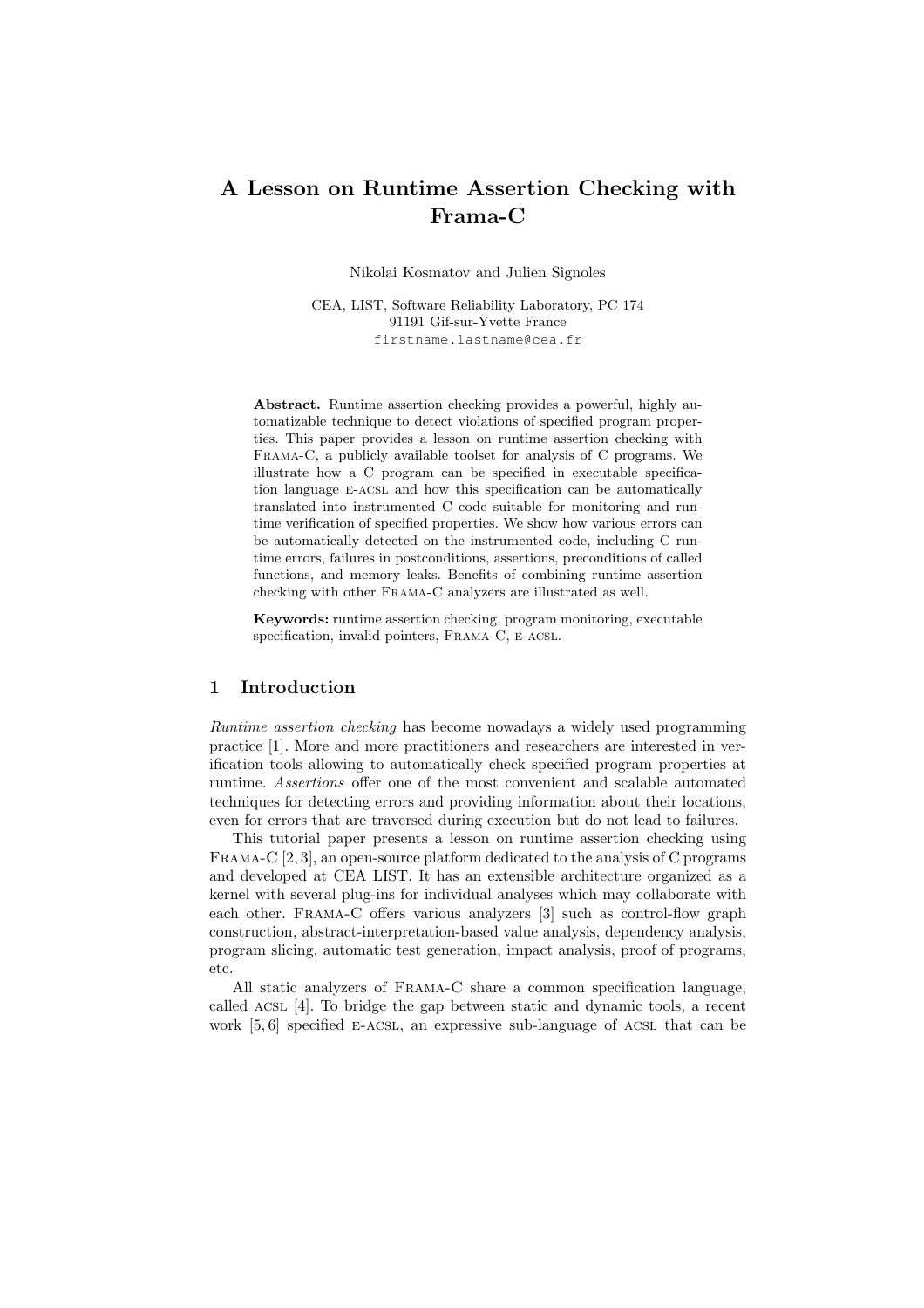```
a) b)
1 #include<assert.h>
2 int absval( int x ) {
3 return ( x < 0 ) ? x : (-x);
  \rightarrow5
6 void main(){
7 int n;
8 n=absval(0): // test 1
9 assert(n==0);
10 n=absval(3); // test 2
11 assert(n==3);
12 // other tests...
13 }
                                            1 // returns absolute value of x
                                            2 int absval( int x ) {
                                              3 return ( x < 0 ) ? x : (-x);
                                            4 }
                                            5
                                            6 void main(){
                                            7 int n;
                                            8 n=absval(0): // test 1
                                            9 //@ assert n==0;<br>10    n=absval(3); // test 2
                                                n=absval(3);11 //@ assert n==3;
                                           12 // other tests...
                                           13 }
```
Fig. 1: Function absval, specified a) with **assert** macros, b) with e-acsl assertions

translated into C, compiled and used as executable specification. An automatic translator into C has been implemented in the e-acsl plug-in [7] of Frama-C.

This paper is organized as follows. Section 2 presents the executable specification language e-acsl and illustrates how the e-acsl plug-in can be used to automatically translate the specified C code into an instrumented version suitable for runtime verification of specified properties. Section 3 shows how this solution can be used to automatically detect and report various kinds of errors such as wrong assertions, wrong postconditions, function calls in a wrong context (unsatisfied precondition) and memory leaks. The benefits of combining runtime assertion checking with proof of programs are discussed in Section 4. Section 5 illustrates how existing Frama-C analyzers can make runtime assertion checking even more efficient. On the one hand, automatic generation of assertions for frequent runtime errors may help to thoroughly check the program for these kinds of errors without manually writing assertions. On the other hand, some assertions may be statically validated by a static analysis tool, reducing the number of assertions to be checked. Section 6 shows how program monitoring with E-ACSL can be customized in order to define particular actions to be executed whenever a failure is detected. Finally, Section 7 concludes the paper and presents future work.

## 2 Executable Specifications in E-ACSL

Various ways of specifying assertions have been proposed in the literature [1]. One of the simplest ways to insert an assertion into a C program and to check it at runtime is to use the **assert** macro. Unless assertion checks are switched off (usually, by setting the preprocessor option  $MDEBUS$ ), the condition specified as the argument of the **assert** macro is evaluated and whenever it is false, the execution stops and the failure is reported. Fig. 1a illustrates this approach for the function absval returning the absolute value of its argument, that is tested by the function main. The code contains an error (wrong inequality at line 3) that would be reported by the second assertion check (line 11).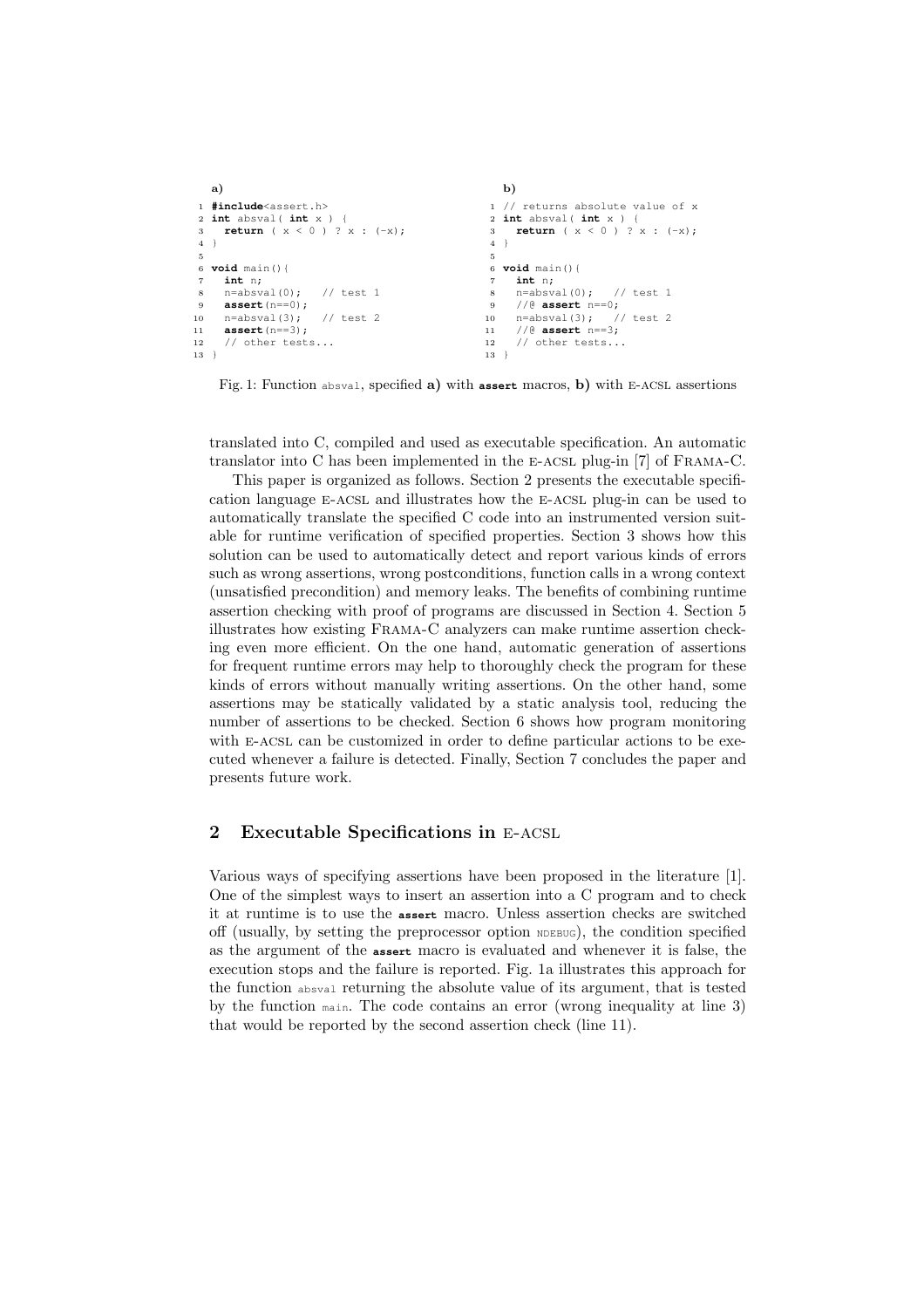```
a) b)
1 #include<limits.h><br>2 /*<sup>0</sup> requires x > 1
2 / * @ requires x > INT\_MIN;<br>3 ensures (x > = 0 == > 1)ensures (x \ge 0 ==) \result == x) &&
4 (x < 0 \implies \text{result} == -x);5 assigns \nothing;
\frac{6}{7}int absval( int x ) {
8 return (x > = 0) ? x : (-x);
 \rightarrow1 #include<limits.h>
                                                     2 /*@ requires x > INT_MIN;
                                                            assigns \nothing;
                                                            behavior pos:
                                                     5 assumes x >= 0;
                                                     6 ensures \result == x;
                                                     7 behavior neg:
                                                     8 assumes x < 0;<br>9 ensures \resul
                                                              ensures \text{result} == -x;10 *11 int absval( int x ) {
                                                    12 return ( x >= 0 ) ? x : (-x);
                                                    13 }
```
Fig. 2: Two ways to specify function absval with an e-acsl contract

Specifying assertions in a programming language like C has several drawbacks. First, complex properties (e.g. with quantifications and different behaviors) can be difficult to specify and to check, may require significant additional programming effort and appear to be error-prone themselves. Comparing computed values with initial or intermediate ones may need storing some values in additional auxiliary variables. Some arithmetic properties (e.g. absence of overflows after an arithmetic operation) are simpler to express in a specification language with mathematical integers than using bounded machine integers in C. Second, clear separation of the code required only for assertion checking and the functional code may be desirable to optimize performances of the final release, but it often remains manual, even if preprocessor or configuration options may help to exclude assertion related statements in a particular build. Mixing both can make source code more heavy and less readable. Third, absence of unintended side-effects cannot be automatically ensured for assertion checking code written in C. Finally, the usage of resulting C assertions is limited to runtime verification and cannot be extended to verification techniques requiring formal specifications (such as proof of programs).

Other specification formalisms offer more expressive notations compatible with formal verification, for example, Eiffel  $[8]$ , JML  $[9]$ , SPEC $\#$   $[10]$ , SPARK 2014 [11] (see [1] for other references). One of them is the e-acsl specification language [5, 6].

e-acsl can express the C assertions of Fig. 1a using the **assert** clause as shown in Fig. 1b. However, e-acsl language is much more expressive than C assertions. Indeed, in addition to C expressions and occasional assertions (like in Fig. 1b), an e-acsl specification can include function contracts with preconditions and postconditions, behaviors, first-order logic predicates (with quantifications over finite intervals of integer values), mathematical integers (translated into C using GMP library<sup>1</sup> when required), references to the value of a variable or an expression at a particular program point (e.g. a label), memory-related clauses (specifying pointer validity, offset, memory block properties), etc. An e-acsl

<sup>1</sup> http://gmplib.org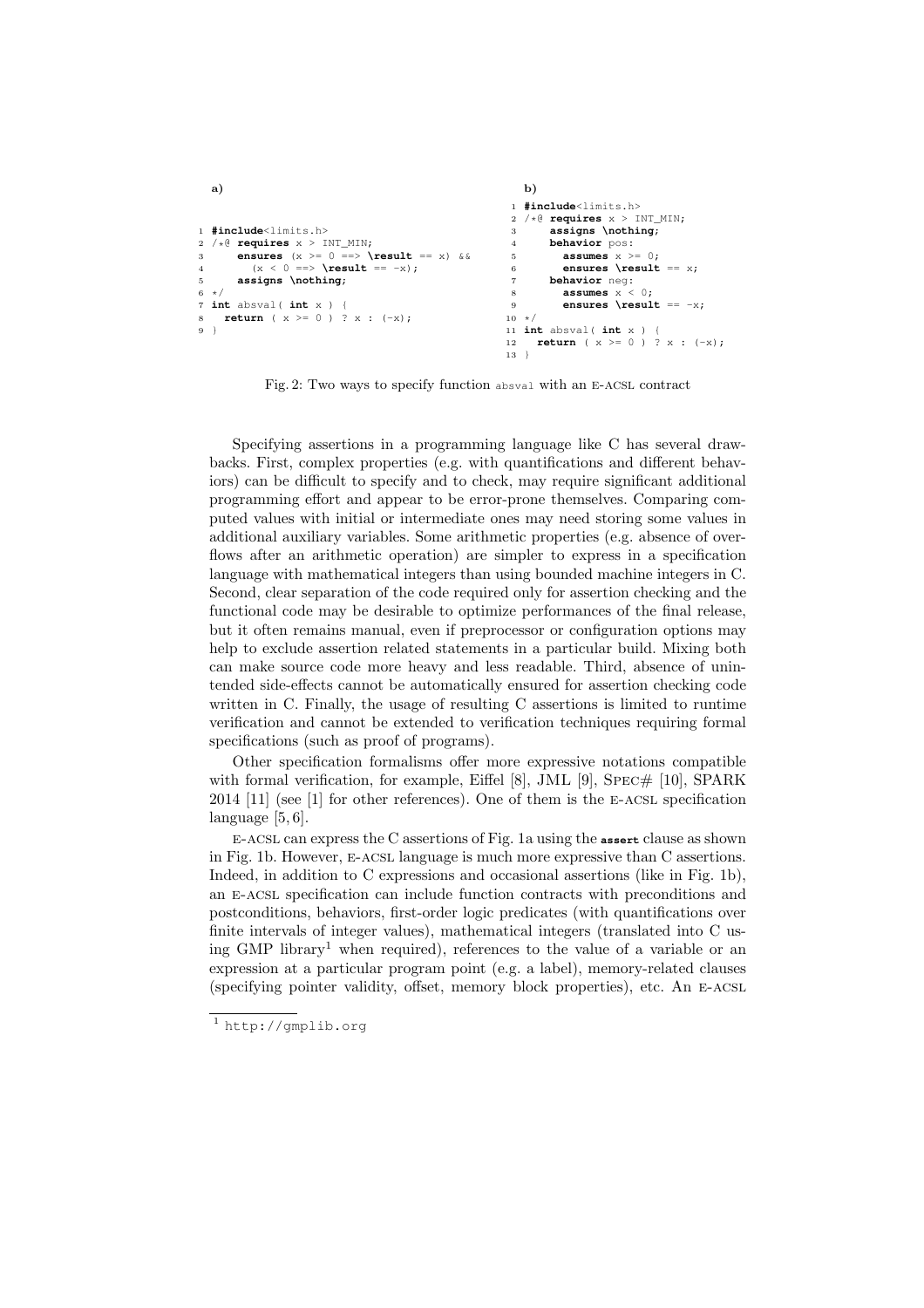```
1 #include "stdlib.h"
 2
 3 typedef int* matrix;
 4
 5 /*(a)6 requires size>=1;
 7 requires \forall integer i,j; 0<=i<size && 0<=j<size ==> \valid(a+i*size+j);<br>8 requires \forall integer i,j; 0<=i<size && 0<=j<size ==> \valid(b+i*size+j);<br>9 ensures \forall integer i,j; 0<=i<size && 0<=j<size 
10 ensures \forall integer i,j; 0<=i<size && 0<=j<size ==><br>11 \result[i*size+j] == a[i*size+j]+b[i*size+j];
12 */
13 matrix sum(matrix a, matrix b, int size) {
14 int i, j, k, idx;
15 matrix c = (matrix)malloc(sizeof(int) * size * size );<br>16 for(i = 0; i < size; i++)
       for(i = 0; i < size; i++)17 for(j = 0; j < size; j++) {
18 idx = i * size + j;
19 c[idx] = a[idx] + b[idx];
20 }
21 return c;
22 }
```
Fig. 3: File sum.c with function sum returning the sum of two given square matrices of given size in a new allocated matrix

clause cannot contain side-effects, so there is no risk to introduce an unintended modification of program behavior inside annotations. At the same time, specific ghost code statements can be used when side-effects are necessary. In addition, e-acsl has been designed as a subset of acsl, a specification language for C programs shared by each static analyzer of Frama-C. Therefore, an e-acsl specification can also be used for instance for proof of programs as illustrated by Section 4.

Since e-acsl statements are not limited to assertions, we will now use the term annotation (rather than assertion) to refer to any E-ACSL statement.

Fig. 2 illustrates two equivalent ways to specify the contract of the function absval. The contract of Fig. 2a contains a precondition and a postcondition. The precondition (**requires** clause) prevents the risk of an overflow since the value -INT\_MIN cannot be represented by a machine number of type **int**. The postcondition contains an **ensures** clause and a frame clause **assigns** specifying that the function cannot modify any non-local variables. An equivalent specification using two behaviors is shown in Fig. 2b.

Another example of an E-ACSL contract is given in Fig. 3. Given two square matrices <sup>a</sup> and <sup>b</sup> with size rows and size columns, function sum allocates and returns a new matrix of the same size containing the sum of  $\alpha$  and  $\beta$ . The validity clause  $\text{valid}(p)$  specifies that the memory location pointed by p is valid. For more detail on C code specification in acsl, we refer the reader to [4, 12].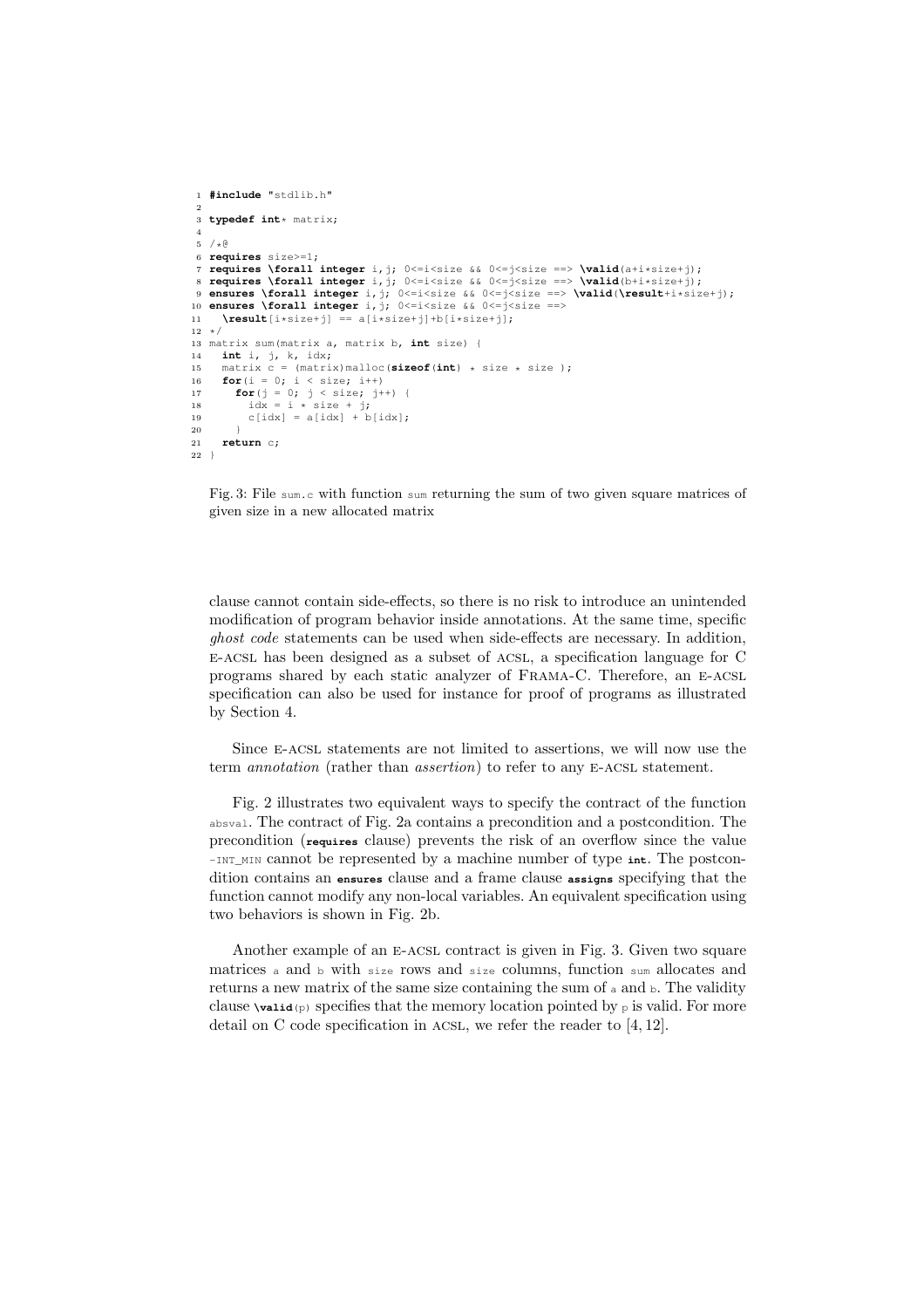```
#!/bin/sh
share='frama-c -print-share-path'
frama-c -pp-annot -machdep x86_64 $1 -e-acsl -then-on e-acsl -print -ocode out.c
gcc -DE_ACSL_MACHDEP=x86_64 out.c $share/e-acsl/e_acsl.c
  $share/e-acsl/memory_model/e_acsl_bittree.c
  $share/e-acsl/memory_model/e_acsl_mmodel.c -o runme -lgmp
./runme
```
Fig. 4: Script check.sh that instruments the file given in its argument with E-ACSL plug-in, compiles and executes it

# 3 Detecting Errors at Runtime with e-acsl Plug-in

In this section, we illustrate how the E-ACSL plug-in can be used for runtime verification of C programs. We consider several kinds of errors: failures in assertions and postconditions, function calls in a context that does not respect the callee's precondition, potential segmentation faults and memory leaks.

### 3.1 E-ACSL Plug-in and Assertion Failures

We assume that the FRAMA-C platform with E-ACSL plug-in<sup>2</sup> and the  $qcc$ compiler have been installed on the machine. Suppose the file absval.c contains the program of Fig. 1b. This program can be instrumented with the e-acsl plug-in, compiled and executed on a Linux machine by the command ./check.sh absval.c using the script given at Fig. 4. The options  $-$ machdep x86.64 and -DE\_ACSL\_MACHDEP=x86\_64 should be used for a 64-bit machine (a 32-bit architecture x86\_32 is currently assumed by default).

The instrumentation translates the e-acsl specification into executable C code that performs corresponding runtime checks and reports any failure. For Fig. 1b, two assertions at lines 9 and 11 will be checked at runtime exactly as for Fig. 1a. The first one is verified (producing no output), while the second one fails due to a wrong inequality at line 3. The program exits with an explicit message: Assertion failed at line 11 in function main. The failing predicate is:  $n == 3$ . Section 6 shows how the user can customize the actions when checking the validity of a predicate.

### 3.2 Function Contracts

Providing function contracts makes runtime assertion checking even more systematic and powerful. When a function is specified with an e-acsl contract (with a pre- and/or a postcondition), the e-acsl plug-in performs their systematic checks on entry (for the precondition) and on exit (for the postcondition) each time the function is called. Suppose we complete the file of Fig. 2a (or Fig. 2b) with a simple function

<sup>&</sup>lt;sup>2</sup> Downloads and installation instructions available at http://frama-c.com/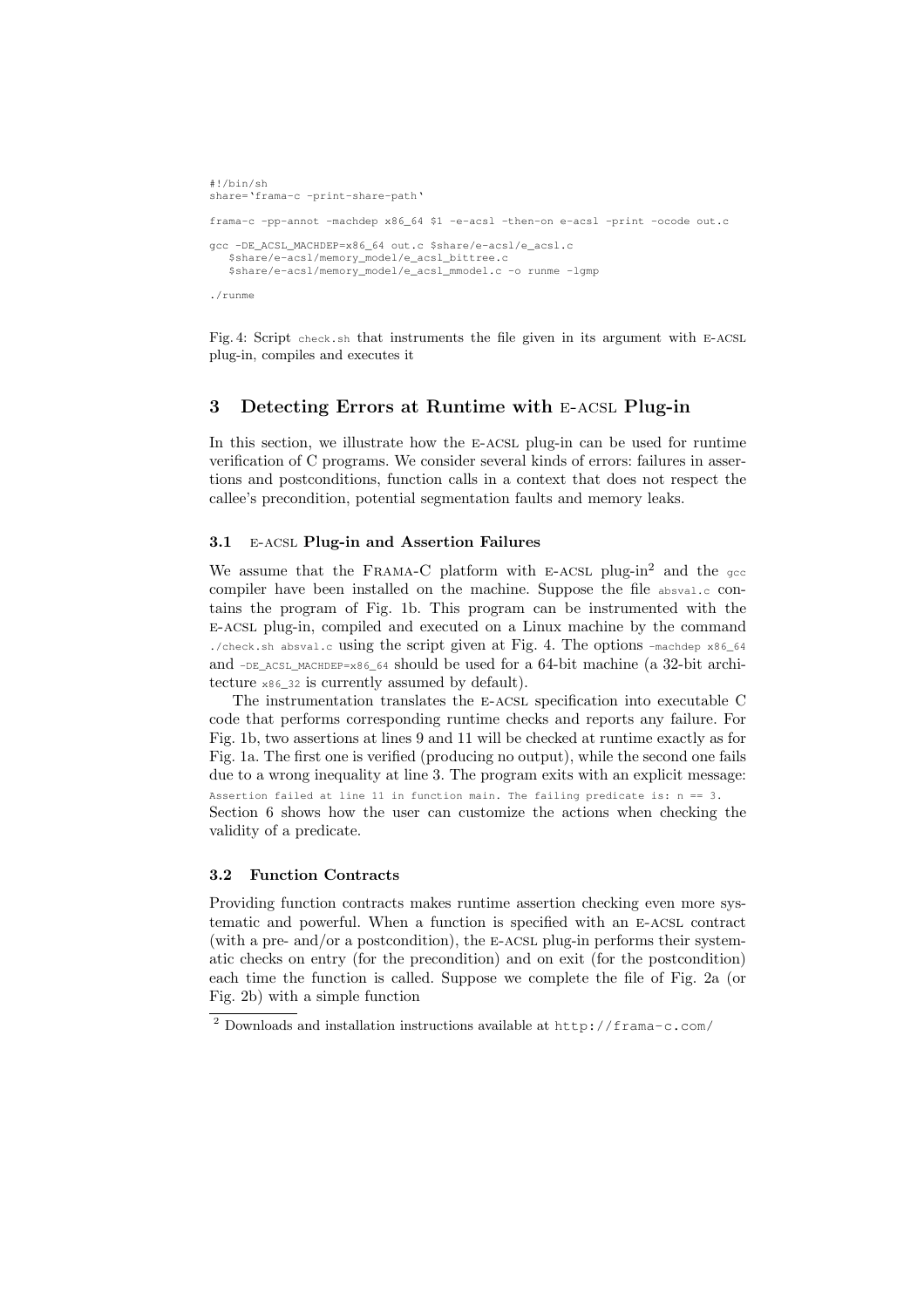```
1 int main(){
2 absval(0);
3 absval(3);
4 absval(INT_MIN);
5 return 0;
6 }
```
and instrument and run it using the script of Fig. 4. For each call of absval, the precondition is checked before the call and the postcondition is checked after the call without requiring any additional assertions. The checks for the first two calls succeed, while the call  $_{\text{absval}}$  (INT\_MIN) violates the precondition, so the program exits and reports:

```
Precondition failed at line 2 in function absval.
The failing predicate is: x > -2147483647-1.
```
If the inequality at line 8 of Fig. 2a was erroneously written again as " $\lt$ ", the program would exit after the call absval(3) and explicitly report a postcondition failure. In this way, the preconditions and postconditions are automatically ensured by the instrumented code for each function call. In particular, the precondition check guarantees that the function is called on admissible inputs and prevents from calling it in an inappropriate context. The current release of e-acsl does not yet support runtime checking of the **assigns** clause, this feature will be integrated in a future version.

### 3.3 Segmentation Faults

Segmentation faults represent one of the most important issues in C programs. Some of them may lead to runtime errors, others may remain unnoticed and provoke memory corruption. To address this issue, the e-acsl plug-in provides a memory monitoring library [13] and allows the user to check specified memoryrelated properties at runtime. Let us illustrate this feature on the program of Fig. 3 completed with the following test function.

```
int main(void)
    int a[]=\{1,1,1,1\}, b[]=\{2,2,2\}; // one element missing, should be \{2,2,2,2\}matrix c = sum(a, b, 2);4 free(c);
5 return 0;
\overline{6}
```
The resulting file can be instrumented by the e-acsl plug-in and run using the script of Fig. 4. The execution reports a failure in the precondition of sum at line 8 of Fig. 3 since the array  $\frac{1}{2}$  has 3 elements instead of 4 as expected for a  $2 \times 2$ matrix. Thanks to the precondition, E-ACSL prevents an invalid access to  $b[3]$ at line 18 of Fig. 3 that would be out-of-bounds. This is an example of a spatial error, i.e. an invalid memory access due to an out-of-bounds offset or array index. To correct this error, the array <sup>b</sup> must be initialized with 4 elements.

Let us now illustrate some more subtle errors detected by E-ACSL. Replace the line 15 of Fig. 3 by a local array  $\text{int } c[4]$ ; and complete the resulting program with the following test function.

```
1 int main(void) {
    int a[] = \{1, 1, 1, 1\}, b[] = \{2, 2, 2, 2\};
```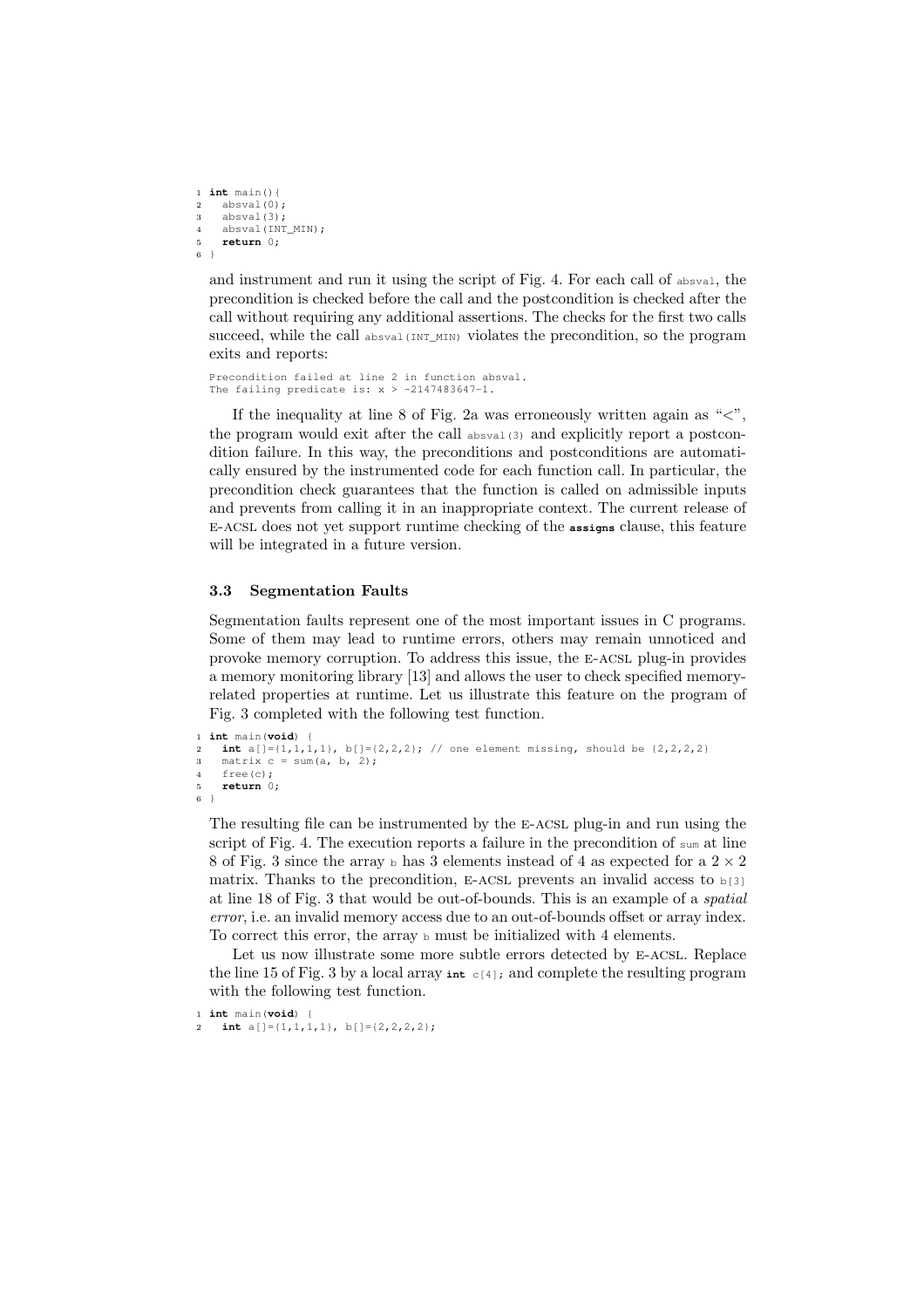```
3 matrix c = sum(a, b, 2);
4 int trace = c[0] + c[2};
5 free(c);
6 return 0;
\overline{7}
```
Runtime checking with the e-acsl plug-in for this example reports a postcondition failure at line 9 of Fig. 3 since the elements of  $\epsilon$  are not valid after exiting the function sum. Thanks to the postcondition, e-acsl prevents invalid accesses to the elements  $c[0]$  and  $c[2]$  in function main. This is an example of a temporal error, i.e. an invalid memory access to a deallocated memory object.

Another example of a temporal error is a use-after-free. To give an example, we complete the program of Fig. 3 with the function:

```
1 int main(void) {
    int a[] = \{1, 1, 1, 1\}, b[] = \{2, 2, 2, 2\};
3 matrix c = sum(a, b, 2);
    free(c);5 //@ assert \valid(&c[0]) && \valid(&c[2]);
    int trace = c[0] + c[2];
    7 return 0;
8<sup>1</sup>
```
Runtime checking with the e-acsl plug-in for this example reports an assertion failure since the accesses to  $c[0]$  and  $c[2]$  in function main become invalid after the array is freed.

Notice that memory access validity is only checked when it is specified by (or required for safe translation of) the provided e-acsl annotations. We show in Section 5 how to enforce memory safety checks with the e-acsl plug-in by automatic generation of annotation using the RTE plug-in.

### 3.4 Memory Leaks

Memory leaks represent another common type of defects in programs with intensive dynamic memory allocation. A *memory leak* appears when an inaddressable memory object remains uselessly stored on the system reducing the amount of available memory. In some cases, memory leaks can be a serious problem for programs running for a long time and/or containing frequent memory allocations. When the amount of available memory decreases, the developer may suspect memory leaks. In this case it can be helpful to define (or to bound) the expected difference of the size of dynamically allocated memory at two program points. If the amount of allocated memory increases unexpectedly, additional annotations specifying the difference between closer and closer points may help to find the precise function where the memory leak occurs. The e-acsl plug-in provides such a means to precisely control the amount of dynamically allocated memory that helps to detect memory leaks.

To illustrate this feature, consider the program of Fig. 5. It includes the file sum.c of Fig. 3 and defines a function sum3 computing the sum of three given matrices. If the program performs frequent calls to such a function sum3, the amount of available memory will decrease. The size of dynamically allocated memory in bytes can be referred by the variable  $\text{__memory\_size}$  (line 2 of Fig. 5)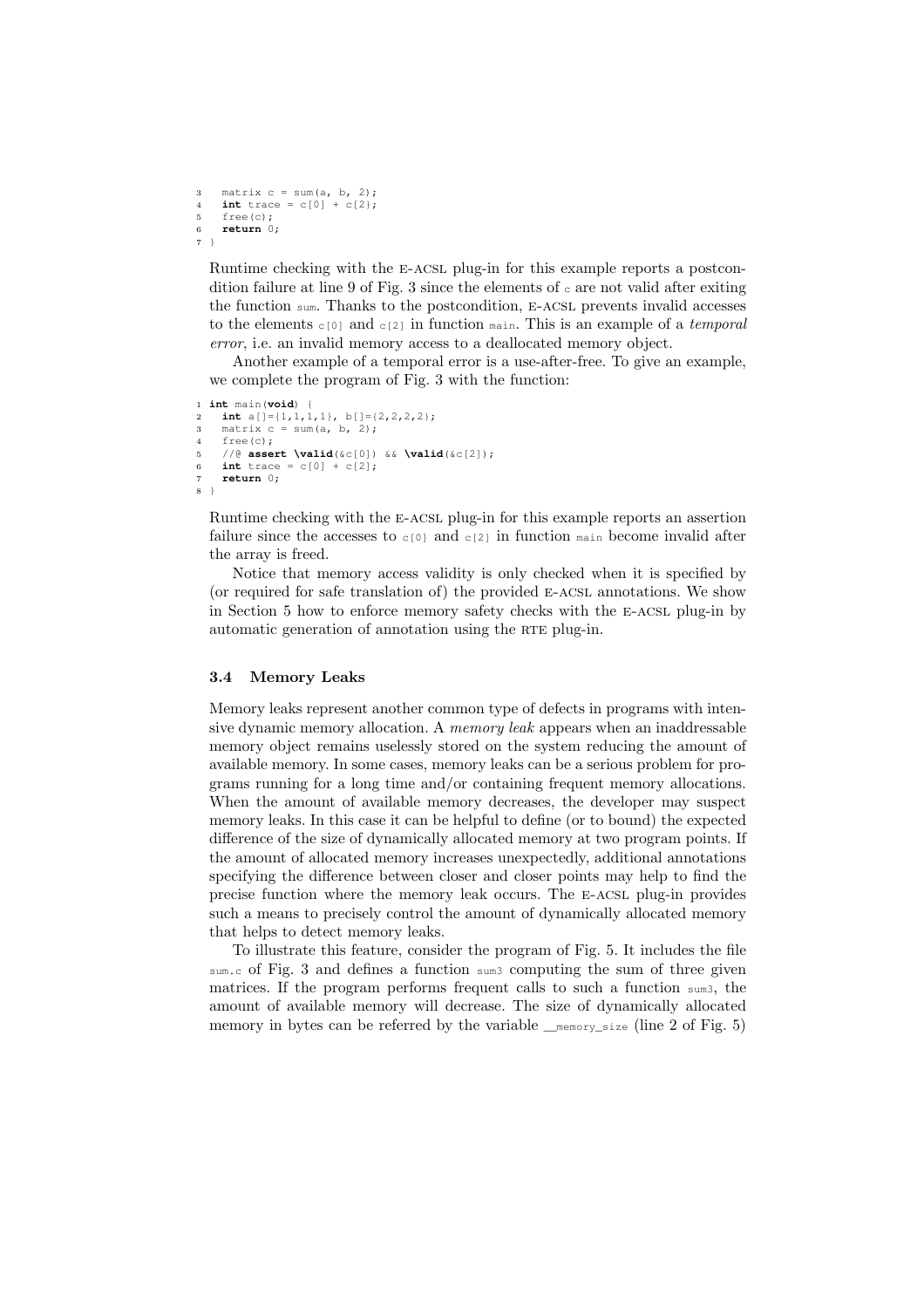```
1 #include "sum.c"
2 extern size_t __memory_size;
 3
4 matrix sum3(matrix a, matrix b, matrix c, int size) {
    matrix x, y;
    x = sum(a, b, size);y = sum(x, c, size);8 return y;
9 }
10
11 void main(void) {
    int a[] = {1,1,1,1}, b[] = {2,2,2,2}, c[] = {3,3,3,3};
13 matrix d;
14 L1: d = \text{sum3}(a, b, c, 2);
15 L2: free(d);
16 //@ assert \at(__memory_size,L2) - \at(__memory_size,L1) <= sizeof(int) * 4;
17 }
```
Fig. 5: Function sum3 returns the sum of three given square matrices of given size

defined by the memory monitoring library of the e-acsl plug-in. Line 16 of function main illustrates how the user can specify that the amount of dynamically allocated memory must not change between two points, at label L1 before the call to sum3 and at line 16 after deallocating the returned array <sup>d</sup>. This assertion fails, so the user may investigate this difference between two closer points, replacing the assertion at line 16 by another one:

//@ **assert \at**(\_\_memory\_size,L2)-**\at**(\_\_memory\_size,L1) <= **sizeof**(**int**)\*size\*size;

indicating that only an array of  $size * size$  integers can be allocated between L1 and L2. This assertion fails again, indicating that the memory leak probably happens inside the function sum3. Inserting a postcondition of function sum3 at line 3

//@ **ensures** \_\_memory\_size - **\old**(\_\_memory\_size) == **sizeof**(**int**) \* size \* size;

precisely comparing the size of dynamically allocated memory before and after the function call is another way to find out that the memory leak occurs in function sum3. The problem is indeed due to the allocation for the array returned at line 6 of Fig. 5 that becomes inaddressable when function sum3 exits. To solve this issue,  $f_{\text{ree}(x)}$ ; should be inserted before the **return** statement at line 8 of Fig. 5.

# 4 Runtime Checking and Analysis of Proof Failures

As we have shown in the previous section, runtime assertion checking helps to ensure that the program execution respects the provided annotations. When the annotations are supposed to be correct, an annotation failure reveals an error in the program. But runtime assertion checking can be also used in a dual way, to find a potentially incorrect annotation. It can also provide more confidence in conformance of the program to its specification when no failures are detected. This approach can be very helpful during proof of programs.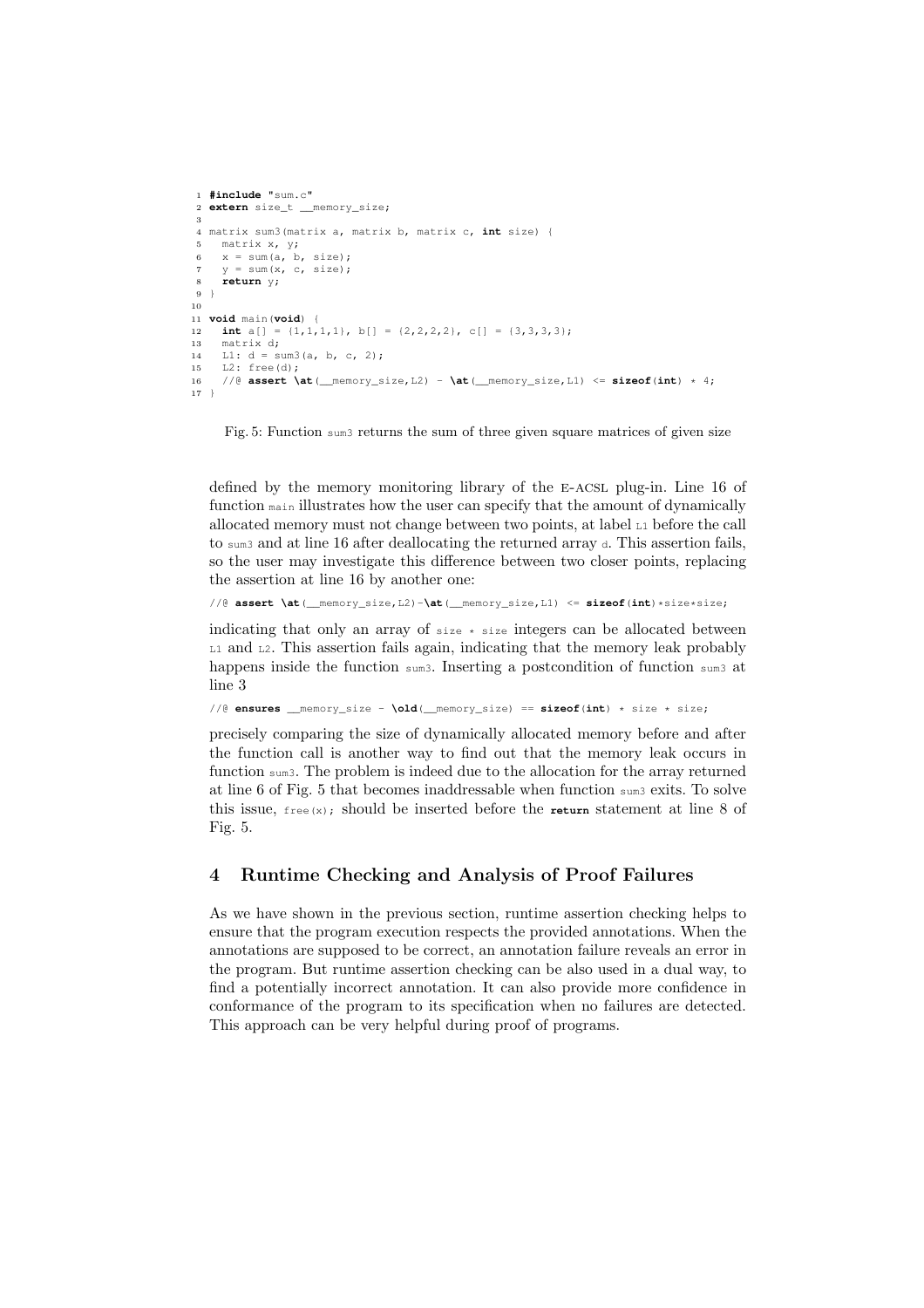Indeed, in order to formally prove a program, the validation engineer has to specify it. This is a tedious task, and errors in the first versions of specifications are very common. Moreover, when the program proof fails, the proof failure is not necessarily due to a wrong specification or a wrong implementation, but can be also due to the incapacity of the proving tool to find the proof automatically. Proof failures have to be analyzed and fixed manually.

Runtime assertion checking provides an automatic technique allowing the validation engineer to check the conformance between program and specification at runtime on a number of program executions. The instrumented program can be executed on an available test suite, or generated test inputs (e.g. randomly, or by a structural test generation tool like PathCrawler [14], another Frama-C plug-in). Runtime checking does not give a precise answer in all cases, but it can provide a useful indication. When a failure is detected at runtime, the failed annotation and the corresponding program inputs indicate the case that has not been properly taken into consideration in the implementation or in the specification. The engineer can immediately deduce that the proof failure is not due to the limitations of the prover. For example, if the postcondition of the program of Fig. 2a were erroneously written as

**ensures**  $(x \ge 0 \&&\text{result} == x) &&\text{(}x < 0 &&\text{result} == -x);$ or as **ensures**  $(X \ge 0 \&& \text{result} == X) || (X \le 0 \&& \text{result} == X);$ 

the failure would be detected on a concrete program input as illustrated in Sec. 3.2. Although the specification error is obvious for this simple example, automatic runtime checking can save significant time for more complex programs.

When no failure is detected at runtime, the prover may need additional annotations (e.g. assertions, loop invariants), so the specification effort is worth to be continued (even if the risk of an error cannot be completely excluded since runtime checking was performed only on a final set of tests).

### 5 Combinations with Other Analyzers

FRAMA-C is a platform which provides a wide variety of plug-ins. The E-ACSL plug-in is only one of them. It is possible to make e-acsl more efficient by combining it with other existing plug-ins. Section 5.1 explains how to automatically generate annotations to be checked by e-acsl, while Section 5.2 shows how to reduce the number of dynamic checks by verifying some of them statically.

#### 5.1 Generating Annotations Automatically

The e-acsl plug-in may be used to dynamically verify the absence of runtime errors in C code, by combining it with the RTE plug-in. Indeed, this plug-in generates e-acsl annotations preventing potential runtime errors: if these annotations are proven valid, then we get the guarantee that the code provokes no runtime error. For instance, RTE generates  $\forall x \in \mathbb{Z}$  assert \valid\_read(p);  $\forall x$  each time a pointer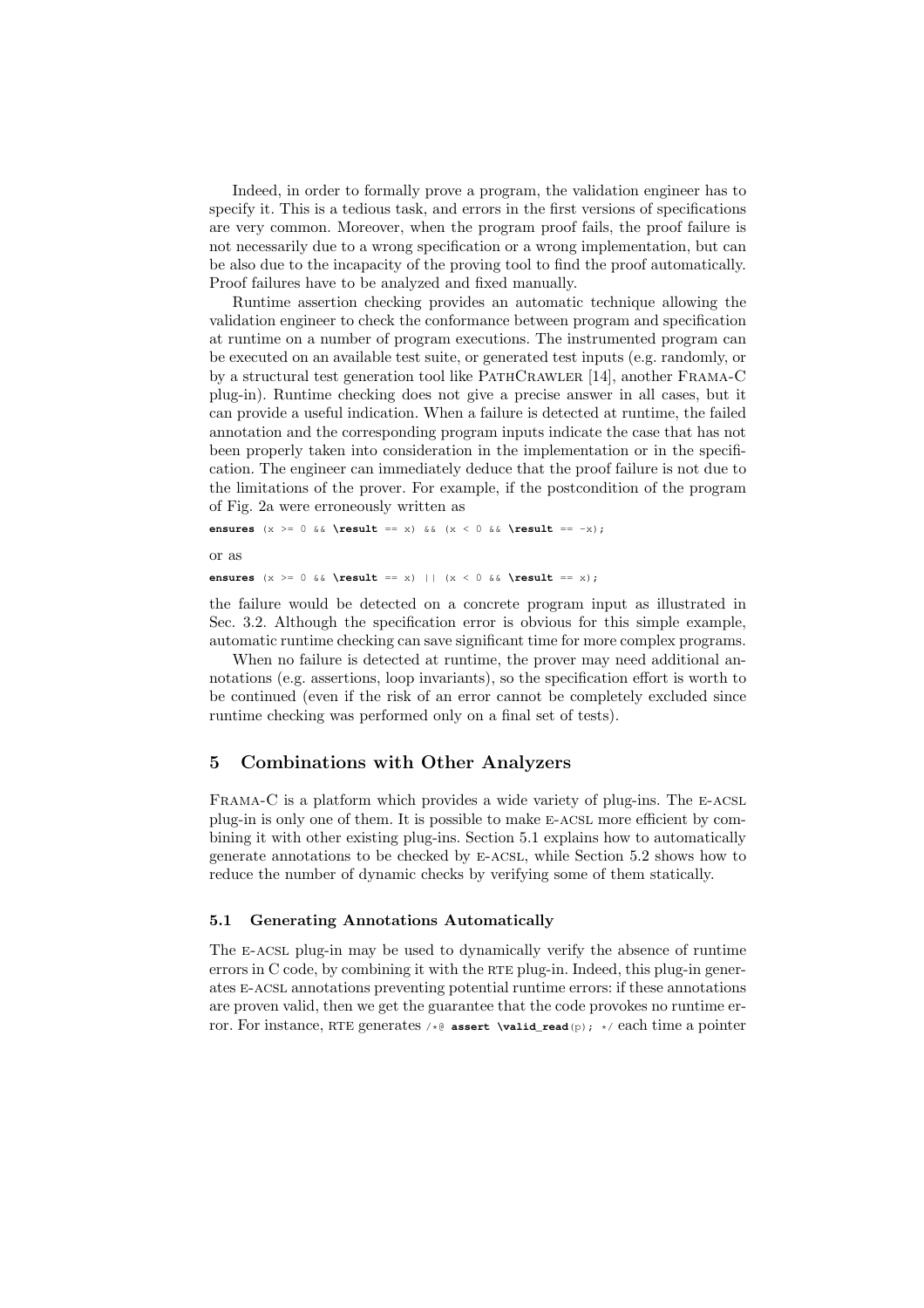<sup>p</sup> is read, and two assertions /\*@ **assert** 0 <= i; \*/ and /\*@ **assert** i < 10; \*/ each time an access  $\epsilon_{[i]}$  in an array  $\epsilon$  of length 10 is performed. If these annotations are translated into C code by the e-acsl plug-in, they will be checked at runtime: either a dynamic check fails and the program reports a clear assertion failure, or no dynamic check fails and the whole program does not fail with a runtime error either. Therefore, a potential runtime error does not remain unnoticed thanks to explicit annotations added by RTE and checked by E-ACSL.

Consider for instance the function sum of Fig. 3 in which we modify line 18 idx = i \* size + j; into the incorrect line idx = i \* size + j + 1;. Since the index idx is now too great, that introduces an access out of the bounds of the matrices a, b, and c when computing the sum. We also complete this program with the following test function.

```
1 int main(void) {
2 int a[] = \{1, 1, 1, 1\}, b[] = \{2, 2, 2, 2\};<br>3 matrix c = sum(a, b, 2);
4 free(c);
     5 return 0;
6 }
```
Running the RTE plug-in on this program generates several additional annotations corresponding to potential arithmetic overflows while computing  $\frac{1}{1}d\mathbf{x}$ or the sum of the matrices' elements, and potential invalid memory accesses when reading the matrices' elements. You can see them in the Frama-C GUI by running the following command.

```
frama-c-gui -rte sum.c
```
Below are two examples of such annotations.

```
/*@ assert rte: signed_overflow: i*size <= 2147483647; */
/*@ assert rte: mem_access: \valid(c+idx); */
```
We can now combine the RTE and E-ACSL plug-ins to translate these additional annotations (and the already existing ones) into C code in the following way.

```
frama-c sum.c -rte -machdep x86_64 -e-acsl-prepare -then -e-acsl \
       -then-on e-acsl -print -ocode out.c
```
The special option  $-e$ -acs1-prepare tells FRAMA-C to generate an E-ACSL-compatible abstract syntax tree (AST) of the given program. It is required when the computation of the AST is needed by another analysis than e-acsl (here by the generation of annotations by RTE).

Now, if we compile and run the resulting program out.c as shown in Fig. 4, we get the following output which indicates that an assertion preventing a memoryaccess error failed when dereferencing c+idx at line 19.

```
Assertion failed at line 19 in function sum.
The failing predicate is:
rte: mem_access: \valid(c+idx).
```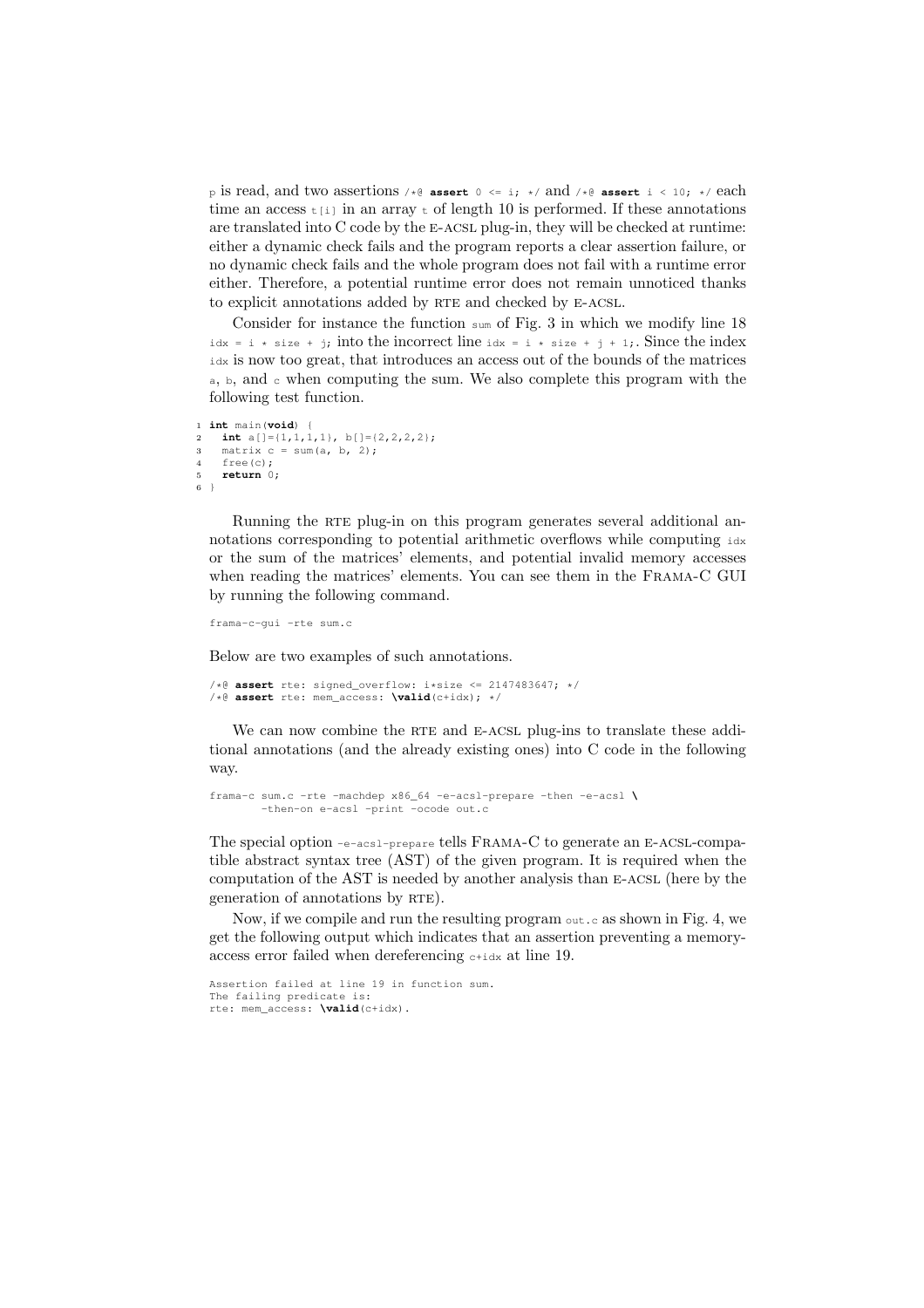#### 5.2 Verifying Annotations Statically

Frama-C comes with two static analyzers which can be used to verify acsl specifications: VALUE, based on abstract interpretation [15], and WP, based on weakest precondition calculus [16].

Consider again the function sum of Fig. 3 with the following test function.

1 **int** main (**void**)<br>2 **int**  $a[1=11,1]$ int  $a[] = \{1, 1, 1, 1\}$ ,  $b[] = \{2, 2, 2, 2\}$ ;  $matrix c = sum(a, b, 2);$  $4$  free(c): 5 **return** 0;  $6<sup>-1</sup>$ 

Combination with wp Plug-in Running wp on this program (with the automatic theorem prover Alt-Ergo [17]) automatically proves the preconditions of function sum as you can see, for instance, running the Frama-C GUI:

frama-c-gui -wp sum.c

It does not prove, however, the postconditions of the function: such a proof with wp requires to write loop invariants for both loops of the function. Nevertheless it is possible to combine WP and E-ACSL: WP proves the preconditions<sup>3</sup>, while e-acsl establishes that the postconditions are not violated for a given execution. By default, the e-acsl plug-in does not perform code instrumentation to check already proved properties: if wp proves the preconditions first, the code generated by e-acsl performs fewer runtime checks and so is more efficient. Such a combination is run by the following command.

```
frama-c -machdep x86_64 -e-acsl-prepare -wp sum.c -then -e-acsl \
        -then-on e-acsl -print -ocode out.c
```
The generated program out.c is then linked and executed as usual. In this particular case, it does not report any error since the program is actually correct.

Combination with Value Plug-in We can run Value on the same example as follows.

frama-c -val sum.c

Below is a summary of the output.

```
1 sum.c:6:[value] Function sum: precondition got status valid.
```
2 sum.c:7:[value] Function sum: precondition got status unknown. 3 sum.c:8:[value] Function sum: precondition got status unknown.

- 
- 4 sum.c:19:[kernel] warning: out of bounds write. **assert \valid**(c+idx); 5 sum.c:9:[value] Function sum: postcondition got status unknown.
- 6 sum.c:10:[value] Function sum: postcondition got status unknown.

It indicates than VALUE automatically proves the first precondition size  $\geq 1$ , but does not prove neither the other ones<sup>4</sup> nor the postconditions. VALUE also generates an acsl annotation because it detects a potential out-of-bounds access

 $^3$  The WP's default memory model assumes that  $_{\rm{malloc}}$  never returns  $_{\rm{NULL}}$ 

<sup>&</sup>lt;sup>4</sup> The VALUE's default memory model assumes that malloc may return NULL.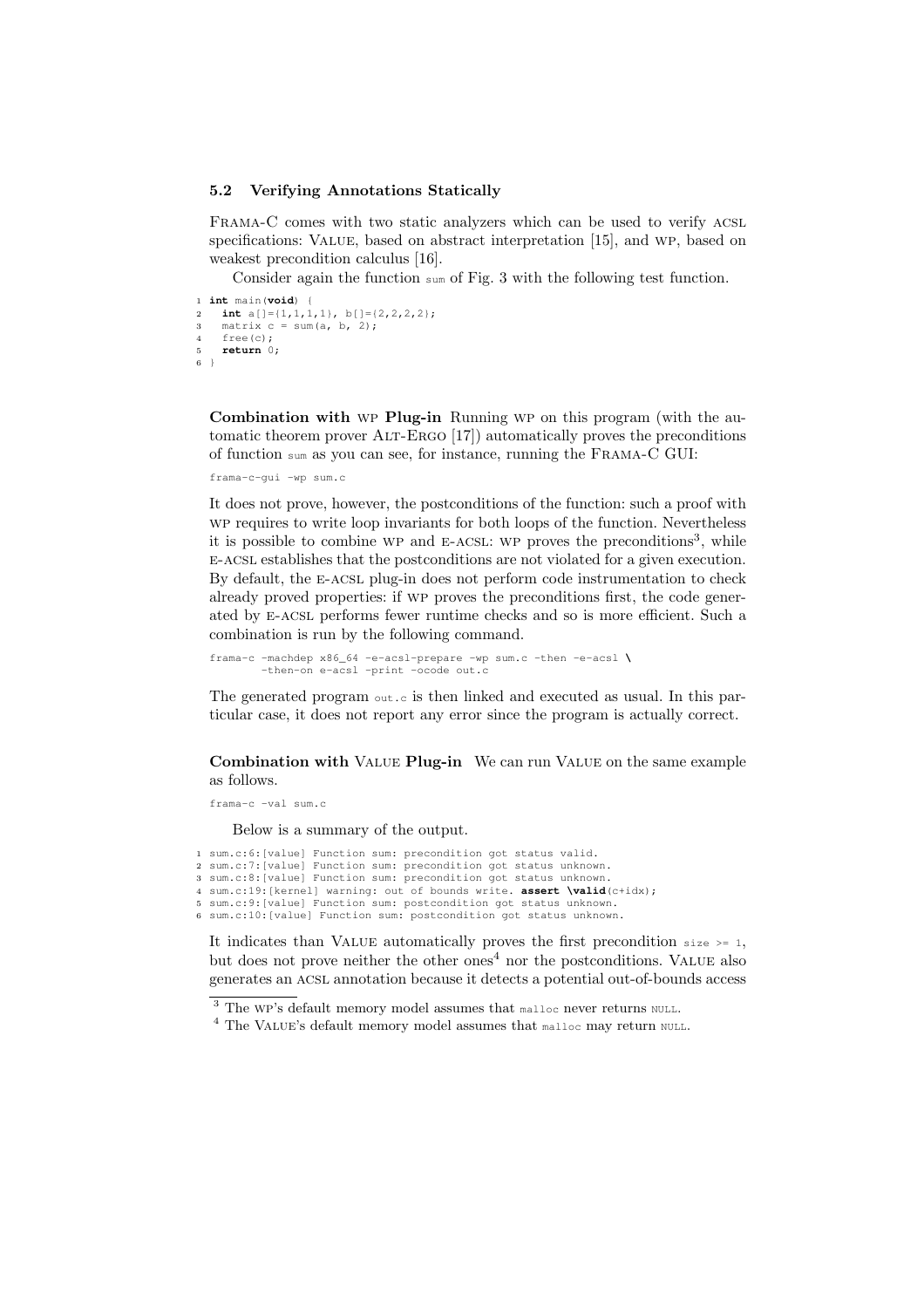when writing into the array cell  $_{c[idx]}$  at address  $_{c+idx}$ . It does not detect similar out-of-bounds accesses for reading  $a[idx]$  and  $b[idx]$  because it assumes that the preconditions of the function are valid.

In the same way as for wp, we can combine Value and e-acsl to dynamically check with e-acsl only what remains unproved by Value. e-acsl will also check the additional annotation generated by Value. Such a combination is run by the following command.

```
frama-c -machdep x86_64 -e-acsl-prepare -val sum.c -then -e-acsl \
        -then-on e-acsl -print -ocode out.c
```
Linking and executing the generated program in the usual way does not report any failure on this correct program.

# 6 Customization of Runtime Monitoring

By default, as shown in the previous examples, when the evaluation of a predicate fails at runtime, the execution stops with an error message and exit code 1. This behavior is implemented by the function e\_acsl\_assert provided in the file e\_acsl.c of the e-acsl library. This function is called each time an annotation is checked. It is fully possible to modify this behavior by providing your own definition of e\_acsl\_assert. The prototype of the function to implement is as follows.

**void** e\_acsl\_assert(**int**, **char** \*, **char** \*, **char** \*, **int**);

For each annotation a to be checked, the parameters are the following:

- the first one is the validity status of  $a$  (0 if false, non-zero if true);
- the second one is a string describing the kind of  $a$  (an assertion, a precondition, a postcondition, etc);
- the third one is the function name where  $a$  takes place;
- $-$  the fourth one is a textual description of  $\alpha$ .
- the fifth one is the line number of  $a$  in the source file.

For instance, Fig. 6 provides an implementation which does not stop the program execution, but appends an error message at the end of file  $log_f$ ile.log when an annotation is violated.

Then, in the script of Fig. 4, we can replace the file  $\frac{1}{10}$   $\frac{1}{10}$  share/e-acsl.c by the one defining the function of Fig. 6. Thus, executing it on the binary generated from the first example of Section 3.3 generates a file log\_file.log which contains the following lines:

```
Precondition failed at line 8 in function sum.
The failing predicate is:
\forall integer i, integer j;
(0 <= i && i < size) && (0 <= j && j < size) ==> \valid((b+i*size)+j).
RTE failed at line 11 in function sum.
The failing predicate is:
mem_access:
  \valid_read(__e_acsl_at_7
  +(long long)((long long)((long long)__e_acsl_i_4*(long long)__e_acsl_at_8)
  +(long long)__e_acsl_j_4)).
```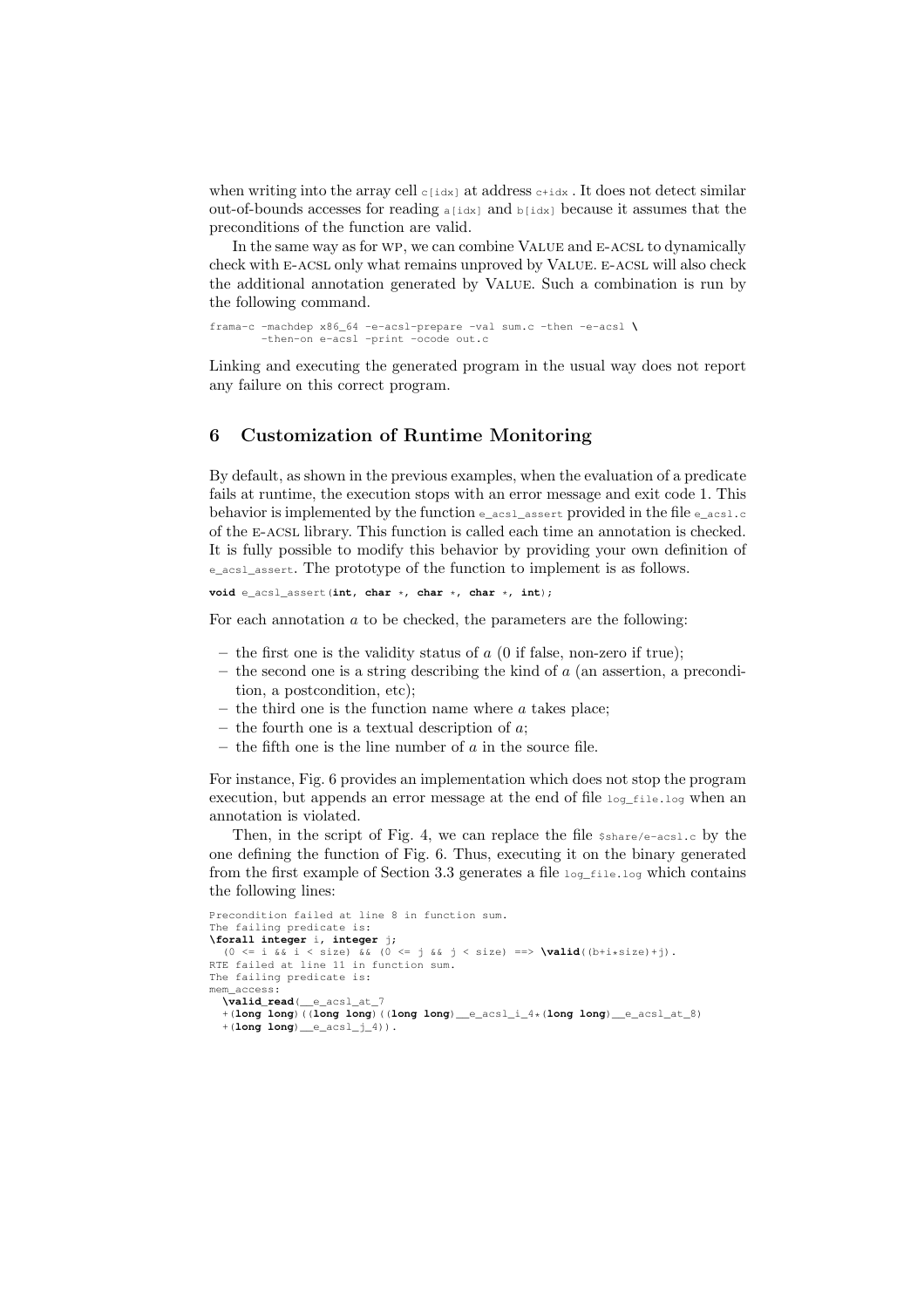```
1 #include <stdio.h>
 2
3 void e_acsl_assert
 4 (int predicate, char *kind, char *fct, char *pred_txt, int line)
   \overline{f}6 if (! predicate) {
 7 FILE *f = fopen("log_file.log", "a");<br>8 forintf(f
        fprintf(f,
9 "%s failed at line %d in function %s.\n\
10 The failing predicate is:\n%s.\n",
11 kind, line, fct, pred_txt);
12 fclose(f);
\begin{array}{ccc} 13 & & \end{array}14 - 1
```
Fig. 6: Modifying the runtime behavior when an annotation is violated

It indicates that there were actually two failed runtime checks. The former was previously described in Section 3.3 and corresponds to the invalid precondition about the array  $\beta$  (which has 3 elements while 4 are expected). The latter corresponds to an out-of-bounds access error detected when trying to evaluate the postcondition since  $b[i*size+j]$  tries to access the fourth element of the array b of length 3 (when  $i = 1$ ,  $j = 1$  and  $size = 2$ ).

# 7 Conclusion and Future Work

In this tutorial paper, we have presented how the E-ACSL plug-in of FRAMA-C can be used to perform runtime assertion checking of C programs. The user expresses the expected properties of the program statements and functions in a powerful formal specification language. These properties are then automatically translated into C code in order to be checked at runtime.

In addition to usual runtime assertion checking, e-acsl may help to debug specifications before proving a program formally. When combined with other Frama-C analyzers, e-acsl is even more efficient: it may automatically check for any runtime errors in C programs, and may discard runtime checks of properties previously statically verified.

Future work includes the support of missing parts of the e-acsl specification language, in particular assigns clauses, loop invariants and variants, and logic functions and predicates. It also includes the verification of new kinds of properties like additional memory temporal properties, LTL properties or security properties, and new areas of application like combinations of testing and static analysis, security monitoring and teaching formal specification.

# References

1. Clarke, L.A., Rosenblum, D.S.: A historical perspective on runtime assertion checking in software development. ACM SIGSOFT Software Engineering Notes 31(3) (2006) 25–37